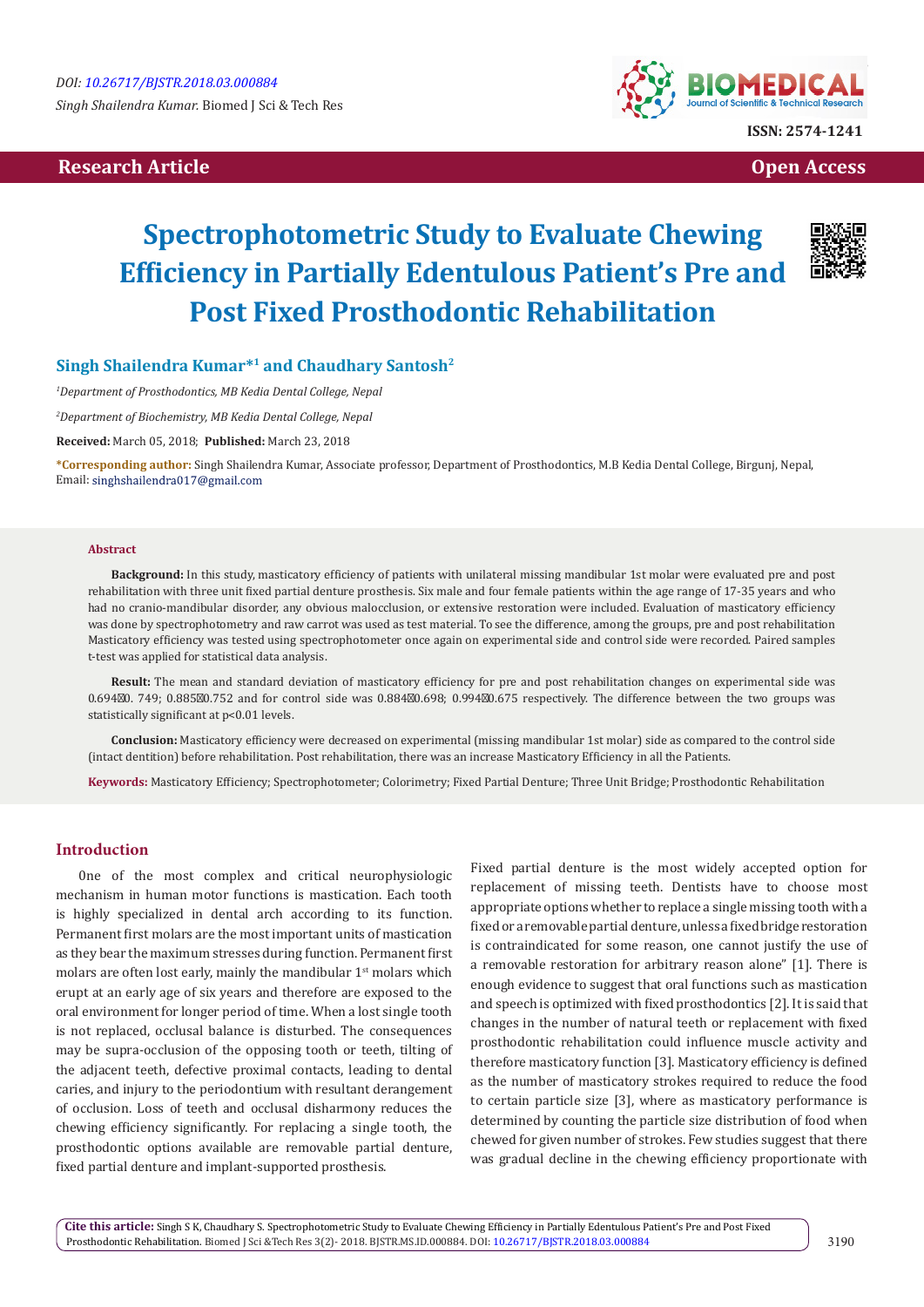the number of missing teeth<sup>4</sup> but positive changes occurred in chewing pattern following restoration of posterior occlusion [5]. Similar observations also conclude that the bolus was placed more posterior with re-establishment of the occlusion [6].

Various clinical and laboratory methods have been developed to measure masticatory function such as fractional sieving [7,8], computer assisted image processing [9], Colorimetry [10]. The first method described was fractional sieving system, later newer method has been developed to test the communition of the food using spectrophotometry or Colorimetry. These techniques are hygienic, accurate, simple and practical for measuring large number of samples. The strain gauge transducer technique that functions on the basis of peizo-electric inputs, mounted on the teeth or implants and has been used to measure functional forces when biting and chewing [11]. Fractional sieving employs sieves of various gradations (sizes) to measure the particle size of the chewed food. However, it is time consuming and laborious. Therefore, the colorimetric method is used subsequently to evaluate surface area of the chewed particles of raw carrots [12]. However, they found it is unsuitable for subjects wearing complete dentures [13].

To make Spectrophotometric analysis easy, reliable and simplified the ideal test material to study masticatory efficiency should be preferably a natural food, and the natural dye of characteristic wavelength. Further, it should not absorb or stain the oral mucosa and the material should not affected by water and saliva. Study shows raw carrots and peanuts were used as a test material among which the carrot was a clean material to work with and practically odorless compared to peanuts [13]. Different kinds of test foods have been used to assess the masticatory function. They include artificial material such as cubes of gelatin hardened by formalin, tablets of Optosil® i.e. silicon impression material and natural food such as almonds, hard bread, carrots, peanuts and bacon. The variation in size, shape and consistency of test food may lead to a wide variation in test results, and lack of objectivity and reproducibility. Therefore, single natural food material such as carrot can be used for assessing the masticatory efficiency [14-16].

## **Material and Methods**

A sample of total 10 patients were selected for this study after informed consent from the patients attending the Prosthodontic Clinic, Department of Prosthodontics, M.B. Kedia dental college, Birganj. The patients were selected irrespective of sex with mean age of 26 years and within the age range of 17-35 years.

# **Criteria for selection of patients:**

#### **Inclusion Criteria:**

a. Patients of age range between 17-35 years who have sound periodontal health and good oral hygiene.

b. Intact natural dentition up to  $2<sup>nd</sup>$  mandibular molar except for missing mandibular 1st molar on one side.

- c. Partial edentulousness of 3-6 months duration.
- d. Well healed and healthy edentulous ridge.

#### **Exclusion Criteria:**

a. Patients who had any carious or unrestored tooth.

b. Patients having any cranio-mandibular disorders, parafunctional habits, oral manifestations of systemic diseases, significant supra eruption of opposing maxillary molar and mesial and / or distal tilting of abutment teeth anterior and posterior to the edentulous space.

#### **Methodology**

Masticatory efficiency was determined by using spectrophotometry to measure naturally occurring dye (betacarotene) present in raw carrot, which is released on chewing. This dye was measured by spectrophotometer at 530 nm (Shimadzu UV/ Visible spectrophotometer). We have used uniform pieces of fresh raw carrot, i.e. one piece of carrot weighing 10 grams containing equal concentration of dye. Each piece of carrot was given to the patients for chewing from the affected side (missing mandibular 1st molar) and another piece of carrot was used as control for chewing from contra lateral intact natural dentition side. Each subject was instructed to chew a piece of carrot using 20 strokes without swallowing the particle of the carrot or saliva. After chewing, all the chewed part of carrot and saliva produced during the process was expectorated in a graduated cylinder and distilled water was added to make up the volume to 25 ml. The contents were stirred subsequently for 10 minutes using wooden spatula.

#### **Spectrophotometry**

The carrot sample was filtered with filter paper; the absorbance (optical density) reading was then taken in a spectrophotometer at 530 nm against distilled water as blank. One ml volume of sample was taken for absorbance where the absorbance is expressed on the basis of Beer's and Lambert's laws:

|    |   | E cl                                   |
|----|---|----------------------------------------|
| b  | Е | Molar absorbance coefficient.          |
| c) | C | Concentration of the solution          |
| d) | L | Length of the light path (1cm cuvette) |
|    |   |                                        |

The same procedure was followed for the opposite side with intact natural dentition. It was used to determine the maximum dye released from the carrot which express the masticatory efficiency of the patients.

#### **Evaluation of Masticatory Efficiency after Rehabilitation**

Masticatory efficiency test were performed for each patient after 3 months of fixed prosthodontic rehabilitation again using the same procedure as described above and was compared with pre-rehabilitation recordings. The details of all the cases with date of each procedure performed were recorded in pre-designed Performa.

# **Statistical Analysis**

The data thus obtained was recorded in a master chart and was statistically analyzed using descriptive statistics (Mean± SD) for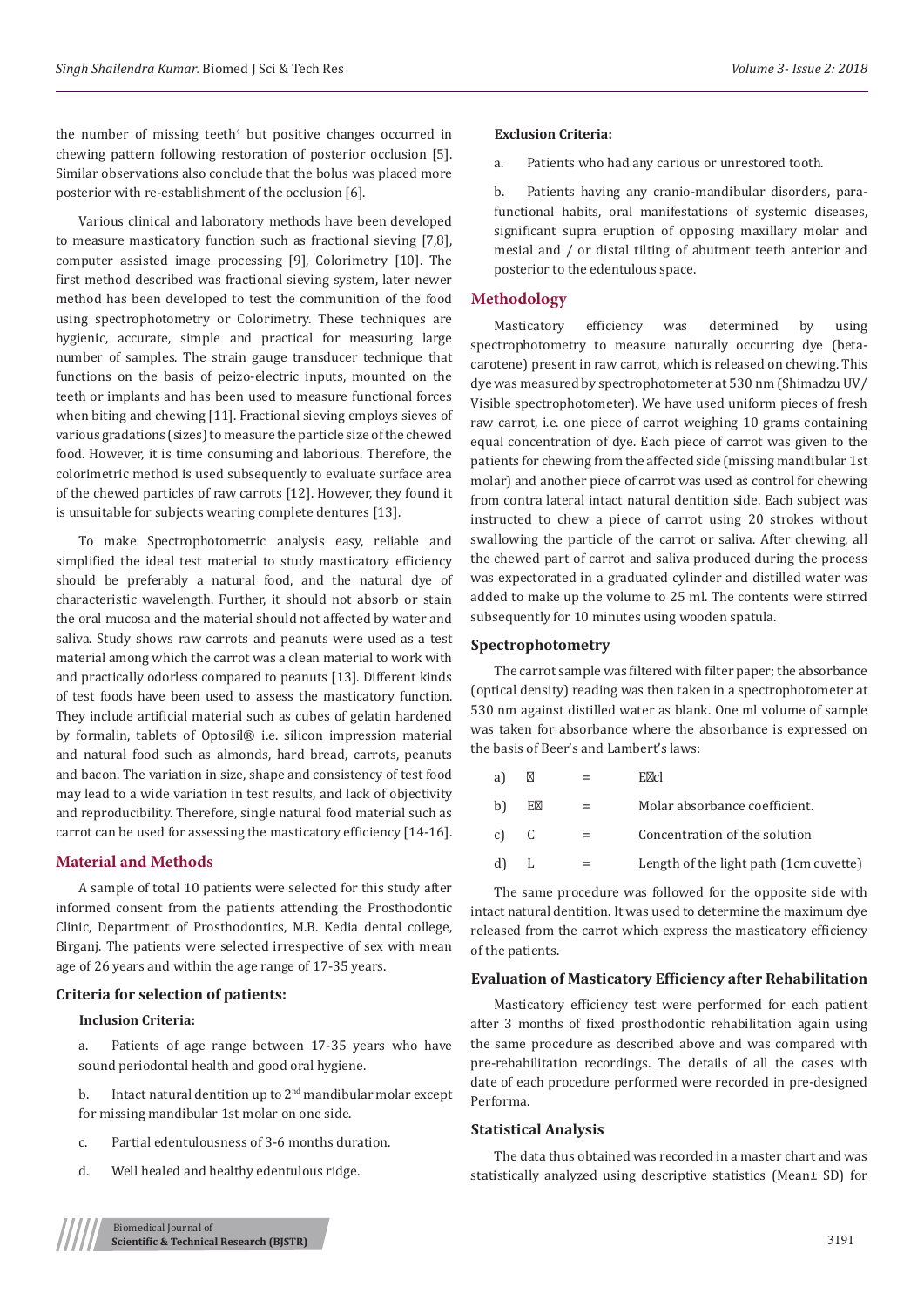each and every variable. To study the difference among the groups we compared pre rehabilitation with post rehabilitation. Paired sample t-test was applied. Mann Whitney test, P=<0.05 has been considered as statistical significance level.

Descriptive Statistics: Mean, Range and Standard Deviation were calculated for the Variables Studied as Follows:

**a) Mean**

 $X = \sum_{n} X$ 

Where,

 $X =$  Mean  $\sum X$  = Sum of variables  $n =$  No. of subjects

# **b) Standard deviation**

$$
SD = \sum_{n=1}^{ } (X - X)^2
$$

Where,  $X =$  Values of variable



## **Results**

a. Comparison of masticatory efficiency on experimental (missing mandibular 1st molar) and control (intact natural dentition) side before rehabilitation (Table 1 and Figure 1).



**Table 1:** Comparison of Masticatory Efficiency on Experimental and Control Side before Rehabilitation in Optical Density (ηm).

| Serial no. Patients |       |       |            |       |       |       |       |       |       | 10    |
|---------------------|-------|-------|------------|-------|-------|-------|-------|-------|-------|-------|
| Experimental side   | 0.438 | 0.851 | 0.677      | 0.342 | 0.353 | 0.625 | 0.492 | 0.371 | 0.418 | 0.249 |
| Control Side        | 0.525 | 0.971 | 0.758      | 0.674 | 0.496 | 0.810 | 0.580 | 0.484 | 0.883 | 0.585 |
| Difference OD (nm)  | 0.087 | 0.12  | $_{0.081}$ | 0.332 | 0.143 | 0.185 | 0.088 | 0.113 | 0.465 | 0.336 |

OD = Optical density, ηm = Nano meter

The optical density (OD) of the filtrate was compared in both types of sample groups before rehabilitation. There was low value of the optical density of the filtrate solution on experimental side in comparison to the control side. The masticatory efficiency level in all the patients was also different.

b. Comparison of masticatory efficiency on experimental and control side (here should be- experimental and control side after rehabilitation or before and after rehabilitation) after rehabilitation (Table1,2 and Figure 2).

**Table 2:** Comparison of Masticatory Efficiency on Experimental and Control Side after Rehabilitation in Optical Density (ηm).

| <b>Serial no. of Patients</b>   |       |       |       |       |       |       |       |       |       | 10    |
|---------------------------------|-------|-------|-------|-------|-------|-------|-------|-------|-------|-------|
| Experimental side $OD(n m)$     | 0.490 | 0.971 | 0.950 | 0.748 | 0.410 | 0.718 | 0.625 | 0.862 | 0.688 | 0.358 |
| Control dentition side OD (n m) | 0.530 | 0.998 | 0.985 | 0.751 | 0.649 | 0.809 | 0.712 | 0.895 | 0.885 | 0.580 |
| Difference OD (n m)             | 0.04  | 0.027 | 0.035 | 0.003 | 0.239 | 0.091 | 0.087 | 0.033 | 0.197 | 0.222 |

Biomedical Journal of **Scientific & Technical Research (BJSTR)** 3192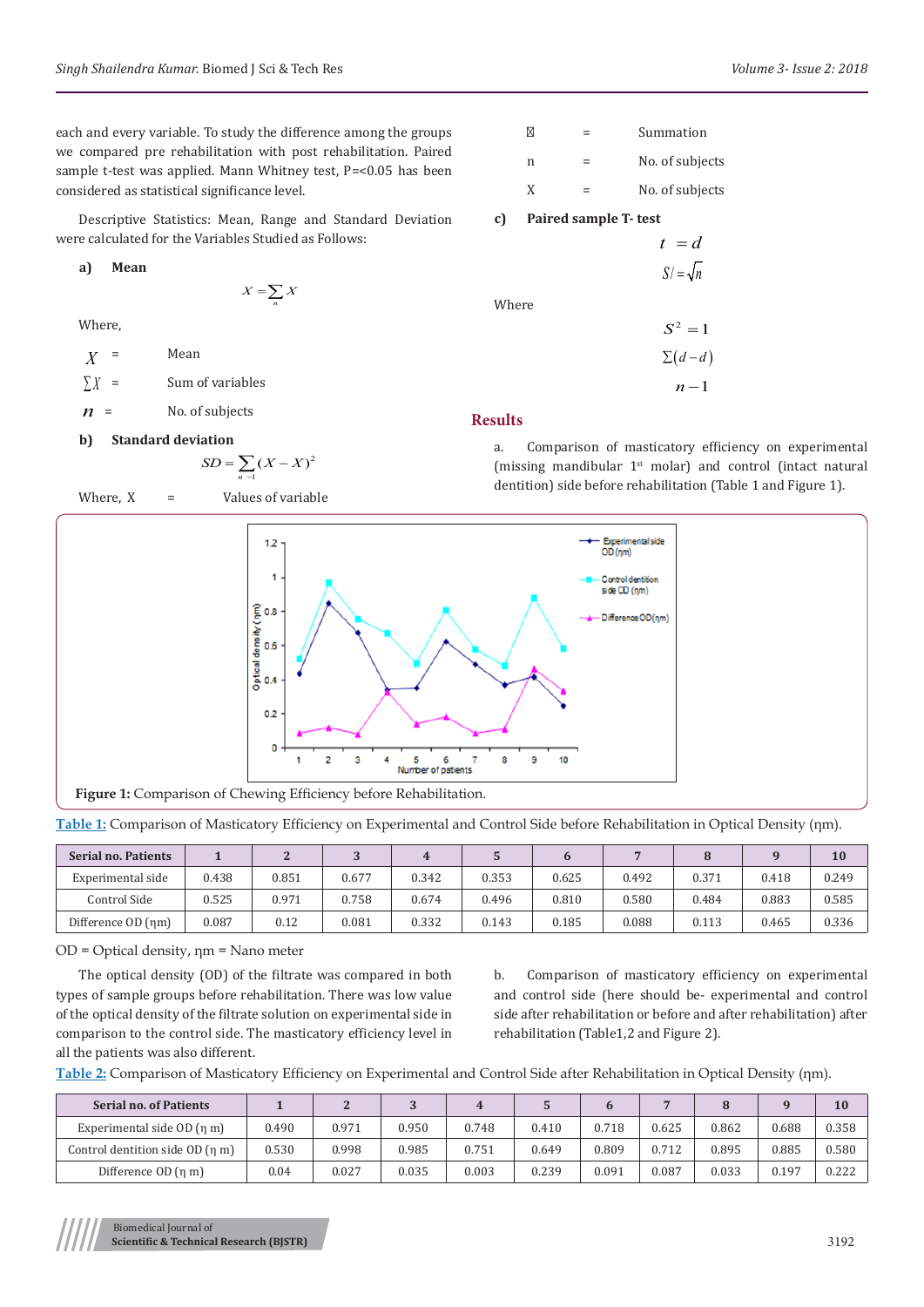

The decrease in difference of optical density between experimental and control side in post rehabilitation of missing mandibular 1st molar showed there was increase in masticatory efficiency in compared to pre rehabilitation efficiency in all the patients. Comparison of masticatory efficiency between experimental and controls side of pre and post rehabilitation (Table 3). Paired sample t-test was applied for statistical analysis

for comparison between groups for masticatory efficiency. The mean and standard deviation of pre and post rehabilitation changes on experimental side for masticatory efficiency was 0.694 0. 749; 0.885 0.752 and for control side was 0.884 0.698; 0.994 0.675 respectively. The difference between the two groups was statistically significant at p<0.01.

**Table 3:** Comparative Statistics of Pre and Post Rehabilitation Changes in Masticatory Efficiency.

| <b>Variable</b>   | <b>Pre Rehabilitation</b> | <b>Post Rehabilitation</b> | Significance |             |           |
|-------------------|---------------------------|----------------------------|--------------|-------------|-----------|
|                   | Mean $OD$ $(nm)$          | SD( )OD(mm)                | Mean OD (nm) | SD( )OD(mm) |           |
| Experimental side | 0.694                     | 0.749                      | 0.885        | 0.752       | $0.003**$ |
| Control side      | 0.884                     | 0.698                      | 0.994        | 0.675       | $0.046*$  |

\*\*P<0.01= highly significant, \*=p0.05\*= Significant.

#### **Discussion**

Mastication is one of the main functions of the stomatognathic system. Number of posterior tooth contact and the neuromuscular coordination of the masticatory muscles are essential to a harmonious functional relationship in the masticatory system. In our study, uniform pieces of fresh, raw carrot were used as a test material for all the patients because it is natural food, natural dye (β-carotene) having characteristic wavelength and not influenced by oral mucosa, water and or saliva. The test material used in pre and post rehabilitation were analyzed spectrophotometrically which is most effective method among various methods available to provide a biochemical evidence to study masticatory efficiency in partially edentulous patients.

The concentration of the filtrate and transmittance of the solution was the criteria for calculation of the masticatory efficiency, which was obtained as optical density (OD,ηm) and compared between experimental side and the control side before and after rehabilitation.

To exclude any chances of bias, contra lateral intact dentition was taken as a control to compare the efficiency in the same individual. Unilateral mastication was performed for 20 strokes for all the subjects and there were no subjective criteria for calculation. During unilateral mastication the chewing of food was performed

by working as well as non-working side contacts. This brings out the differences between the chewing and non-chewing sides (functional) and the working and nonworking sides (kinematics), whereas from functional point of view the side where the bolus is kept should be called the chewing side and other side should be non-chewing side [18].

**Changes in m Masticatory Efficiency on Experimental and Control Side before Rehabilitation:** There was significant difference observed in masticatory efficiency between the experimental and control side before rehabilitation. It was possibly because of the less number of the tooth contacts in the posterior teeth especially mandibular  $1<sup>st</sup>$  molar (which is the key tooth for mastication) on the experimental side as compared to the control side.

**Changes in Masticatory Efficiency on Experimental and Control Side After Rehabilitation:** In this study after three months of rehabilitation with fixed partial denture, all the patients showed marked increase in masticatory efficiency on the experimental side; as there was decrease in difference in optical density between experimental and control side in pre and post rehabilitation, where as there was no significant change observed on the control side before and after rehabilitation. It means that rehabilitation of missing mandibular 1st molar does affect masticatory efficiency and chewing ability of an individual.